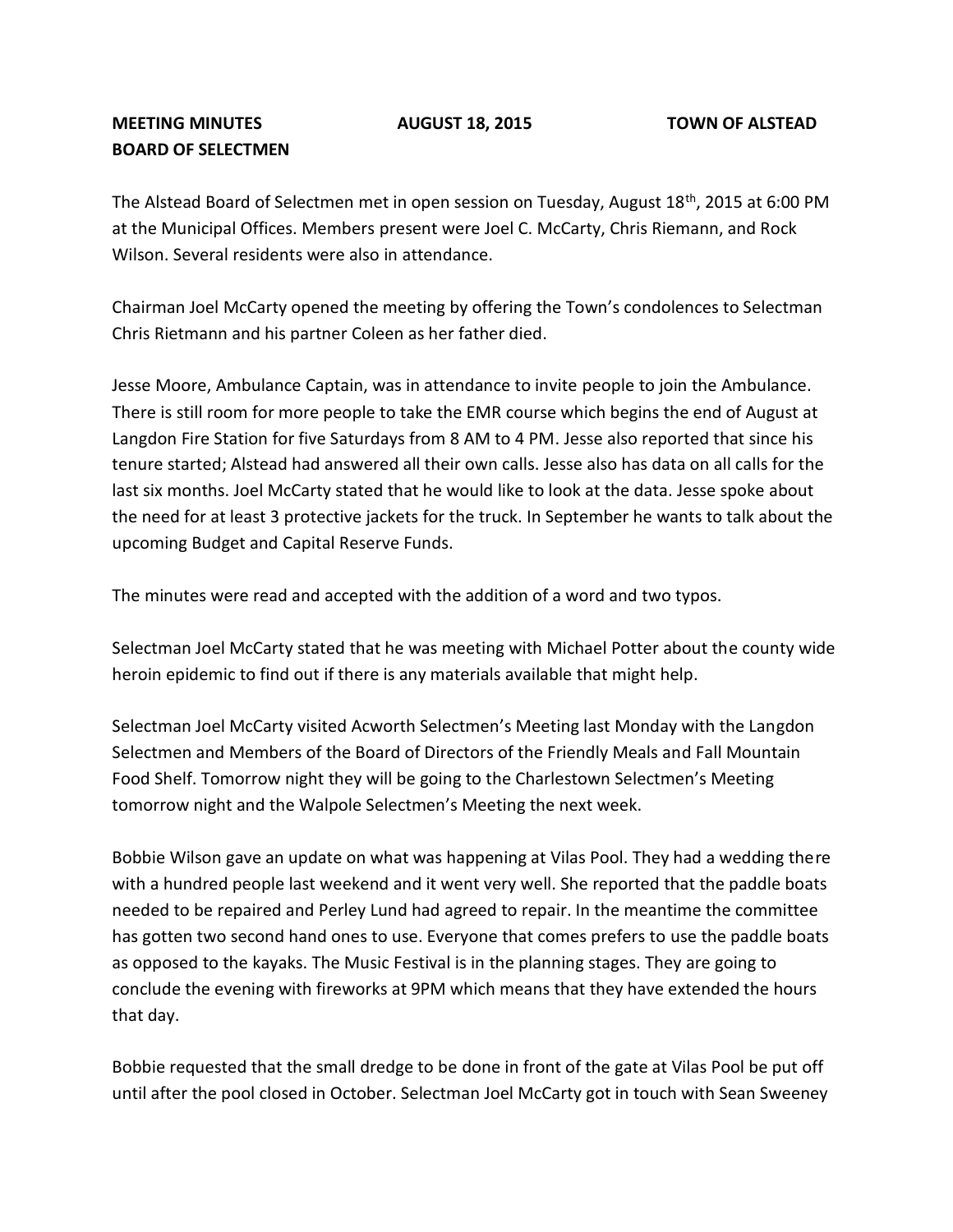but he had not gotten back to him on that project. Joel will send Bobbie the pertinent information and they will go from there. Bobbie was hoping that they would be able to level for the playground equipment at the same time after the pool closed.

The Chief Selection Committee is meeting this Thursday. At this point there is three candidates and the committee will be setting up interviews after checking with the State Police for a time they can attend for these interviews. The Community Watch Proposal was discussed and the Selectmen voted unanimously to purchase three signs at \$49.95 to be put up in town. Also the Selectmen met with the part time chief Marcello D'Alessandro and it was agreed that for \$48.00 per hour, \$1,000 per month of patrols would be purchased from Walpole.

Selectman Joel McCarty stated that the Last Saturday Coffee in the Library was an open discussion by whomever came with or without a cup of coffee. It has been lasting from 9 AM to 11 AM with different topics.

Bob Quaglin stated for the HR Committee that they would have their report by the end of next month.

Bobbie Wilson reported that the EMS Committee had met and discussed needed Fire Equipment. Fire Chief Kim Kercewich wants a separate Pumper and Rescue Truck. Some of the other people feel that a combined pumper and rescue truck is more feasible. The Committee will again meet on August 27<sup>th</sup> at Vilas Pool. The Committee is also getting a price on what it would cost to raise the front of the Alstead Village Station/Town Hall.

The cruiser was discussed again. The figure from the leasing company is more than is allowed in the warrant article. The Selectmen will ask the attorneys at the NH Municipal Association for solutions.

Glenn Elsesser reported that the AABC were getting in touch with the Department Heads to start updating the CIP Plan and come up with warrant articles. Starting on September  $1<sup>st</sup>$ , the Committee will start having weekly meetings. Their next meeting will be September 1<sup>st</sup> at 7:00 PM. The Selectmen should also be thinking about warrant articles also.

The Selectmen also gave Glenn Elsesser permission to put the 2001 F550 with dump body and the 2002 F550 on MunicipalBid. Glenn wants to display the 2002 truck at the Municipal Offices as it is more visible there than at the Town Barn.